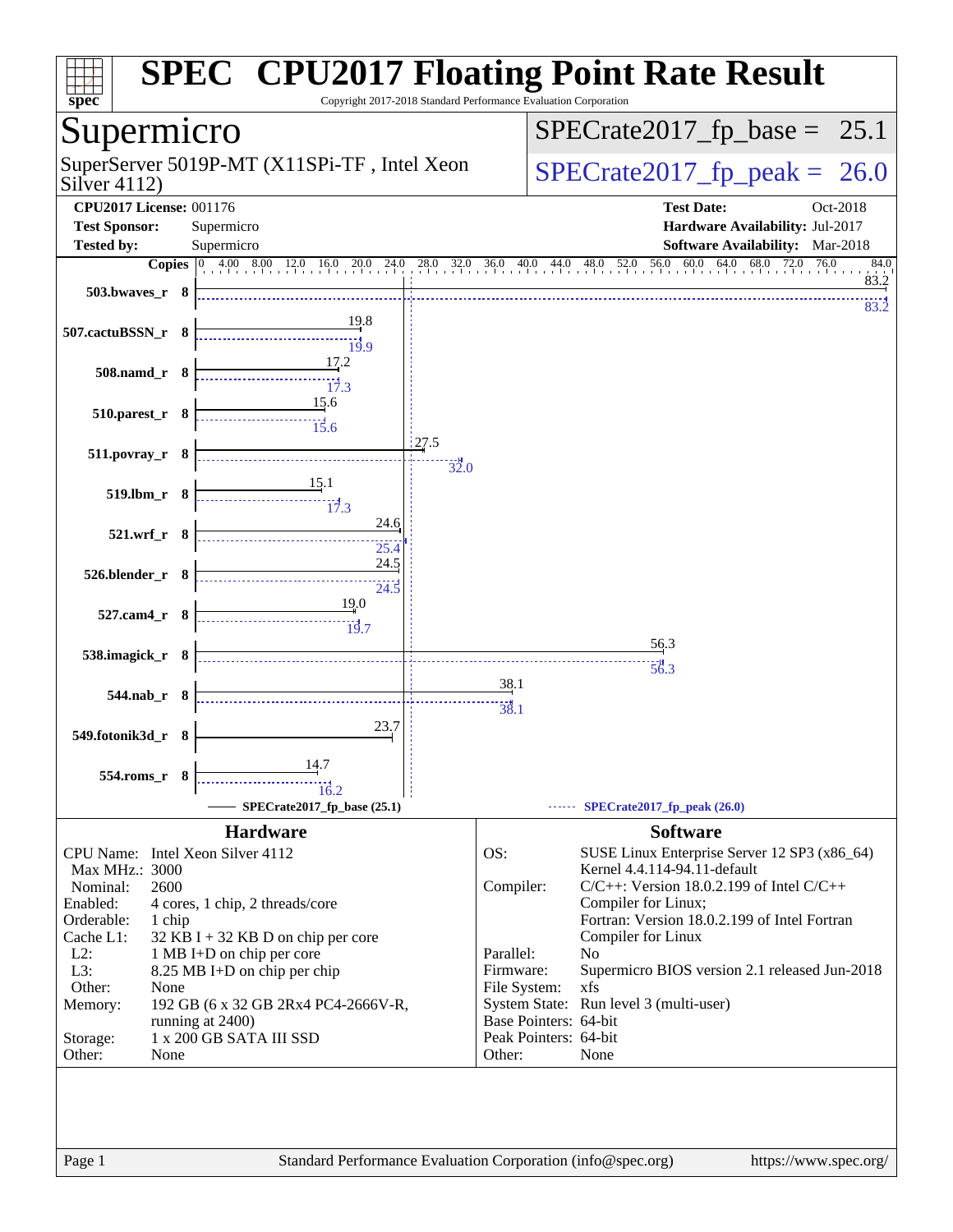

Copyright 2017-2018 Standard Performance Evaluation Corporation

### Supermicro

Silver 4112) SuperServer 5019P-MT (X11SPi-TF, Intel Xeon  $\vert$  [SPECrate2017\\_fp\\_peak =](http://www.spec.org/auto/cpu2017/Docs/result-fields.html#SPECrate2017fppeak) 26.0

 $SPECTate2017_fp\_base = 25.1$ 

**[CPU2017 License:](http://www.spec.org/auto/cpu2017/Docs/result-fields.html#CPU2017License)** 001176 **[Test Date:](http://www.spec.org/auto/cpu2017/Docs/result-fields.html#TestDate)** Oct-2018 **[Test Sponsor:](http://www.spec.org/auto/cpu2017/Docs/result-fields.html#TestSponsor)** Supermicro **[Hardware Availability:](http://www.spec.org/auto/cpu2017/Docs/result-fields.html#HardwareAvailability)** Jul-2017 **[Tested by:](http://www.spec.org/auto/cpu2017/Docs/result-fields.html#Testedby)** Supermicro **[Software Availability:](http://www.spec.org/auto/cpu2017/Docs/result-fields.html#SoftwareAvailability)** Mar-2018

#### **[Results Table](http://www.spec.org/auto/cpu2017/Docs/result-fields.html#ResultsTable)**

|                                  | <b>Base</b>   |                |       |                | <b>Peak</b> |                |       |               |                |              |                |              |                |              |
|----------------------------------|---------------|----------------|-------|----------------|-------------|----------------|-------|---------------|----------------|--------------|----------------|--------------|----------------|--------------|
| <b>Benchmark</b>                 | <b>Copies</b> | <b>Seconds</b> | Ratio | <b>Seconds</b> | Ratio       | <b>Seconds</b> | Ratio | <b>Copies</b> | <b>Seconds</b> | <b>Ratio</b> | <b>Seconds</b> | <b>Ratio</b> | <b>Seconds</b> | <b>Ratio</b> |
| 503.bwaves_r                     | 8             | 964            | 83.2  | 965            | 83.2        | 964            | 83.2  | 8             | 964            | 83.2         | 964            | 83.2         | 965            | 83.2         |
| 507.cactuBSSN r                  | 8             | 511            | 19.8  | 511            | 19.8        | 508            | 20.0  | 8             | 508            | 19.9         | 510            | 19.9         | 511            | 19.8         |
| $508$ .namd $_r$                 | 8             | 442            | 17.2  | 442            | 17.2        | 445            | 17.1  | 8             | 440            | 17.3         | 440            | 17.3         | 441            | 17.2         |
| 510.parest_r                     | 8             | 1347           | 15.5  | 1344           | 15.6        | 1344           | 15.6  | 8             | 1344           | 15.6         | 1344           | 15.6         | 1346           | 15.5         |
| 511.povray_r                     | 8             | 678            | 27.6  | 678            | 27.5        | 683            | 27.4  | 8             | 584            | 32.0         | 583            | 32.1         | 590            | 31.6         |
| 519.1bm r                        | 8             | 557            | 15.1  | 557            | 15.1        | 558            | 15.1  | 8             | 488            | 17.3         | 487            | 17.3         | 491            | 17.2         |
| $521$ .wrf r                     | 8             | 726            | 24.7  | 728            | 24.6        | 728            | 24.6  | 8             | 709            | 25.3         | 707            | 25.4         | 707            | 25.4         |
| 526.blender r                    | 8             | 498            | 24.4  | 497            | 24.5        | 498            | 24.5  | 8             | 497            | 24.5         | 497            | 24.5         | 499            | 24.4         |
| 527.cam4_r                       | 8             | 737            | 19.0  | 735            | <b>19.0</b> | 729            | 19.2  | 8             | 711            | 19.7         | 713            | 19.6         | 712            | 19.7         |
| 538.imagick_r                    | 8             | 353            | 56.3  | 353            | 56.3        | 353            | 56.3  | 8             | 353            | 56.3         | 353            | 56.4         | 356            | 55.9         |
| 544.nab r                        | 8             | 353            | 38.1  | 353            | 38.1        | 354            | 38.1  | 8             | 355            | 37.9         | 353            | 38.1         | 353            | 38.1         |
| 549.fotonik3d r                  | 8             | 1317           | 23.7  | 1318           | 23.7        | 1318           | 23.7  | 8             | 1317           | 23.7         | 1318           | 23.7         | 1318           | 23.7         |
| 554.roms r                       | 8             | 866            | 14.7  | 865            | 14.7        | 866            | 14.7  | 8             | 783            | 16.2         | <b>783</b>     | 16.2         | 782            | 16.3         |
| $SPECrate2017$ fp base =<br>25.1 |               |                |       |                |             |                |       |               |                |              |                |              |                |              |

**[SPECrate2017\\_fp\\_peak =](http://www.spec.org/auto/cpu2017/Docs/result-fields.html#SPECrate2017fppeak) 26.0**

Results appear in the [order in which they were run](http://www.spec.org/auto/cpu2017/Docs/result-fields.html#RunOrder). Bold underlined text [indicates a median measurement](http://www.spec.org/auto/cpu2017/Docs/result-fields.html#Median).

#### **[Submit Notes](http://www.spec.org/auto/cpu2017/Docs/result-fields.html#SubmitNotes)**

 The taskset mechanism was used to bind copies to processors. The config file option 'submit' was used to generate taskset commands to bind each copy to a specific processor. For details, please see the config file.

#### **[Operating System Notes](http://www.spec.org/auto/cpu2017/Docs/result-fields.html#OperatingSystemNotes)**

Stack size set to unlimited using "ulimit -s unlimited"

#### **[General Notes](http://www.spec.org/auto/cpu2017/Docs/result-fields.html#GeneralNotes)**

Environment variables set by runcpu before the start of the run: LD\_LIBRARY\_PATH = "/home/cpu2017/lib/ia32:/home/cpu2017/lib/intel64:/home/cpu2017/je5.0.1-32:/home/cpu2017/je5.0.1-64"

 Binaries compiled on a system with 1x Intel Core i7-6700K CPU + 32GB RAM memory using Redhat Enterprise Linux 7.5 Transparent Huge Pages enabled by default Prior to runcpu invocation Filesystem page cache synced and cleared with: sync; echo 3> /proc/sys/vm/drop\_caches

 Yes: The test sponsor attests, as of date of publication, that CVE-2017-5754 (Meltdown) is mitigated in the system as tested and documented.

**(Continued on next page)**

| Page 2 | Standard Performance Evaluation Corporation (info@spec.org) | https://www.spec.org/ |
|--------|-------------------------------------------------------------|-----------------------|
|--------|-------------------------------------------------------------|-----------------------|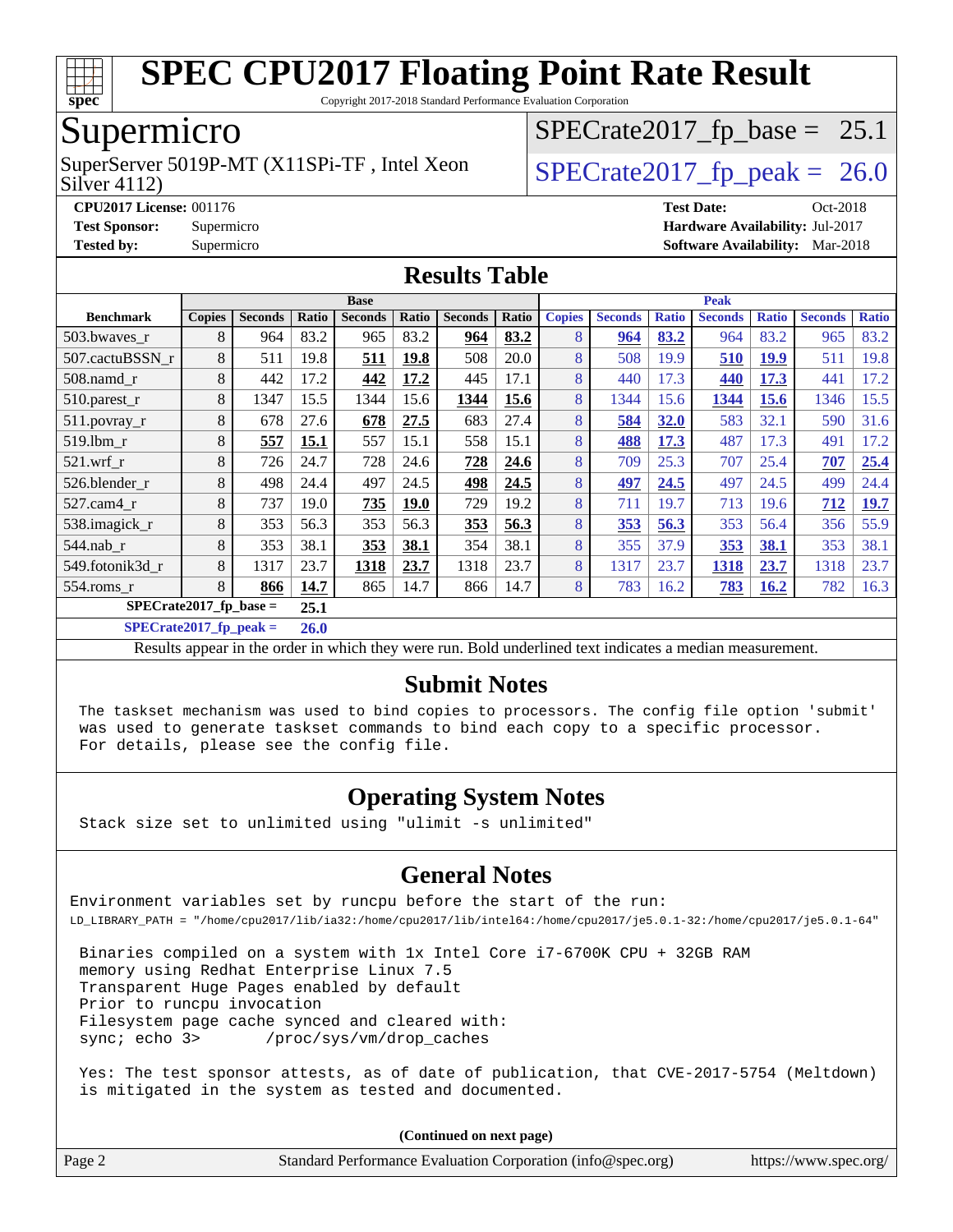

Copyright 2017-2018 Standard Performance Evaluation Corporation

#### Supermicro

SuperServer 5019P-MT (X11SPi-TF, Intel Xeon  $\vert$  [SPECrate2017\\_fp\\_peak =](http://www.spec.org/auto/cpu2017/Docs/result-fields.html#SPECrate2017fppeak) 26.0

 $SPECTate2017_fp\_base = 25.1$ 

Silver 4112)

**[Tested by:](http://www.spec.org/auto/cpu2017/Docs/result-fields.html#Testedby)** Supermicro **[Software Availability:](http://www.spec.org/auto/cpu2017/Docs/result-fields.html#SoftwareAvailability)** Mar-2018

**[CPU2017 License:](http://www.spec.org/auto/cpu2017/Docs/result-fields.html#CPU2017License)** 001176 **[Test Date:](http://www.spec.org/auto/cpu2017/Docs/result-fields.html#TestDate)** Oct-2018 **[Test Sponsor:](http://www.spec.org/auto/cpu2017/Docs/result-fields.html#TestSponsor)** Supermicro **[Hardware Availability:](http://www.spec.org/auto/cpu2017/Docs/result-fields.html#HardwareAvailability)** Jul-2017

#### **[General Notes \(Continued\)](http://www.spec.org/auto/cpu2017/Docs/result-fields.html#GeneralNotes)**

 Yes: The test sponsor attests, as of date of publication, that CVE-2017-5753 (Spectre variant 1) is mitigated in the system as tested and documented. Yes: The test sponsor attests, as of date of publication, that CVE-2017-5715 (Spectre variant 2) is mitigated in the system as tested and documented.

#### **[Platform Notes](http://www.spec.org/auto/cpu2017/Docs/result-fields.html#PlatformNotes)**

Page 3 Standard Performance Evaluation Corporation [\(info@spec.org\)](mailto:info@spec.org) <https://www.spec.org/> BIOS Settings: LLC prefetch = Enable Power Technology = Custom Power Performance Tuning = BIOS Controls EPB ENERGY\_PERF\_BIAS\_CFG mode = Maximum Performance Hardware P-state = Out of Band Mode XPT Prefetch = Enable Stale AtoS = Enable LLC dead line alloc = Disable Patrol Scrub = Disable Sysinfo program /home/cpu2017/bin/sysinfo Rev: r5974 of 2018-05-19 9bcde8f2999c33d61f64985e45859ea9 running on linux-cyyj Sun Oct 7 16:41:32 2018 SUT (System Under Test) info as seen by some common utilities. For more information on this section, see <https://www.spec.org/cpu2017/Docs/config.html#sysinfo> From /proc/cpuinfo model name : Intel(R) Xeon(R) Silver 4112 CPU @ 2.60GHz 1 "physical id"s (chips) 8 "processors" cores, siblings (Caution: counting these is hw and system dependent. The following excerpts from /proc/cpuinfo might not be reliable. Use with caution.) cpu cores : 4 siblings : 8 physical 0: cores 1 2 4 5 From lscpu: Architecture: x86\_64 CPU op-mode(s): 32-bit, 64-bit Byte Order: Little Endian  $CPU(s):$  8 On-line CPU(s) list: 0-7 Thread(s) per core: 2 Core(s) per socket: 4 Socket(s): 1 NUMA node(s): 1 Vendor ID: GenuineIntel **(Continued on next page)**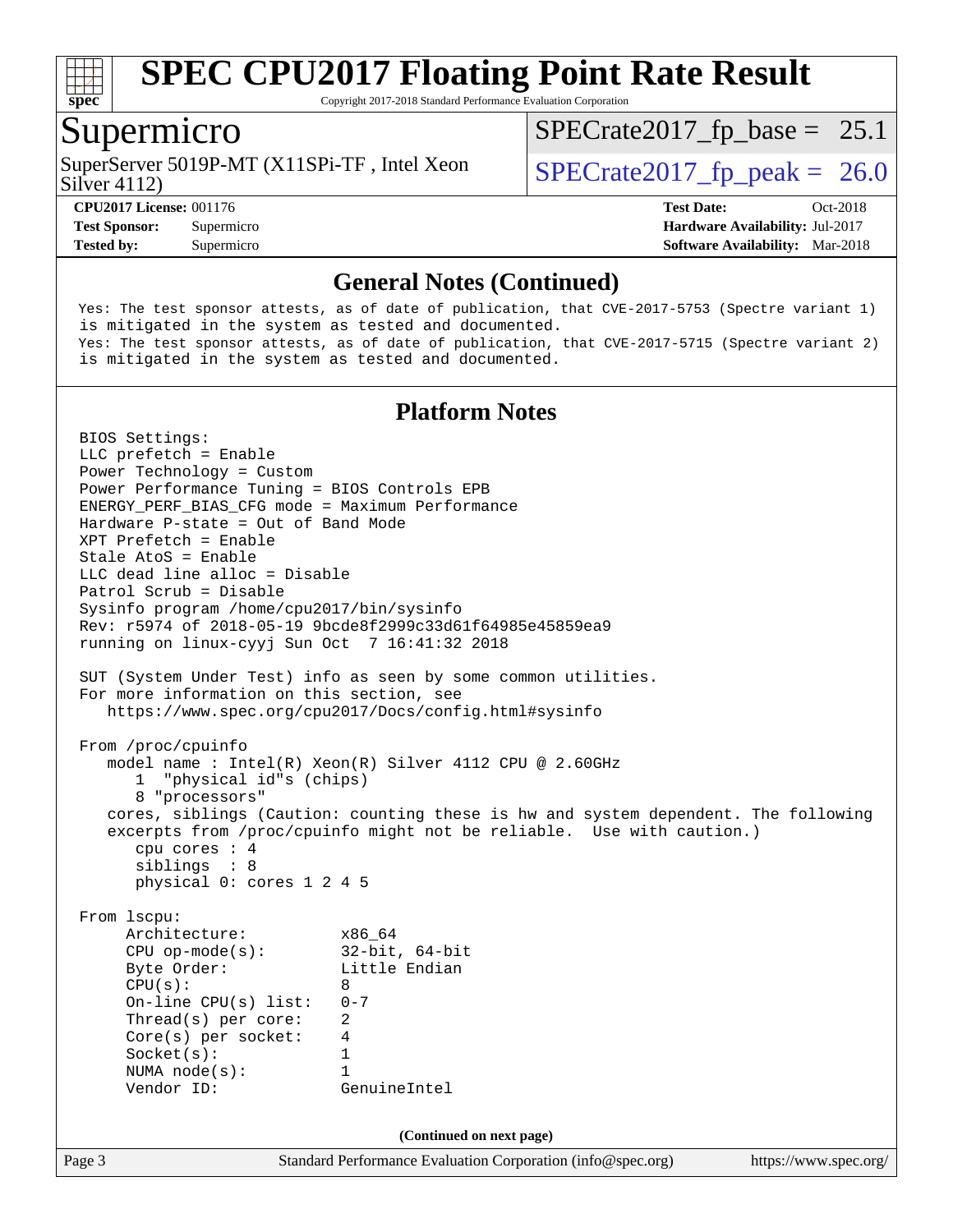

Copyright 2017-2018 Standard Performance Evaluation Corporation

### Supermicro

Silver 4112) SuperServer 5019P-MT (X11SPi-TF, Intel Xeon  $Solve(4112)$ 

 $SPECrate2017_fp\_base = 25.1$ 

**[CPU2017 License:](http://www.spec.org/auto/cpu2017/Docs/result-fields.html#CPU2017License)** 001176 **[Test Date:](http://www.spec.org/auto/cpu2017/Docs/result-fields.html#TestDate)** Oct-2018

**[Test Sponsor:](http://www.spec.org/auto/cpu2017/Docs/result-fields.html#TestSponsor)** Supermicro **[Hardware Availability:](http://www.spec.org/auto/cpu2017/Docs/result-fields.html#HardwareAvailability)** Jul-2017 **[Tested by:](http://www.spec.org/auto/cpu2017/Docs/result-fields.html#Testedby)** Supermicro **[Software Availability:](http://www.spec.org/auto/cpu2017/Docs/result-fields.html#SoftwareAvailability)** Mar-2018

#### **[Platform Notes \(Continued\)](http://www.spec.org/auto/cpu2017/Docs/result-fields.html#PlatformNotes)**

| CPU family:                                                         | 6                                                                                    |
|---------------------------------------------------------------------|--------------------------------------------------------------------------------------|
| Model:                                                              | 85                                                                                   |
| Model name:                                                         | Intel(R) Xeon(R) Silver 4112 CPU @ 2.60GHz                                           |
| Stepping:<br>CPU MHz:                                               | 4<br>2600.003                                                                        |
|                                                                     | 5200.00                                                                              |
| BogoMIPS:<br>Virtualization:                                        |                                                                                      |
| L1d cache:                                                          | $VT - x$<br>32K                                                                      |
| Lli cache:                                                          | 32K                                                                                  |
| L2 cache:                                                           | 1024K                                                                                |
| L3 cache:                                                           | 8448K                                                                                |
| NUMA node0 CPU(s):                                                  | $0 - 7$                                                                              |
| Flags:                                                              | fpu vme de pse tsc msr pae mce cx8 apic sep mtrr pge mca cmov                        |
|                                                                     | pat pse36 clflush dts acpi mmx fxsr sse sse2 ss ht tm pbe syscall nx pdpelgb rdtscp  |
|                                                                     | lm constant_tsc art arch_perfmon pebs bts rep_good nopl xtopology nonstop_tsc        |
|                                                                     | aperfmperf eagerfpu pni pclmulqdq dtes64 monitor ds_cpl vmx smx est tm2 ssse3 sdbg   |
|                                                                     | fma cx16 xtpr pdcm pcid dca sse4_1 sse4_2 x2apic movbe popcnt tsc_deadline_timer aes |
|                                                                     | xsave avx f16c rdrand lahf_lm abm 3dnowprefetch ida arat epb invpcid_single pln pts  |
|                                                                     | dtherm hwp_epp intel_pt rsb_ctxsw spec_ctrl retpoline kaiser tpr_shadow vnmi         |
|                                                                     | flexpriority ept vpid fsgsbase tsc_adjust bmil hle avx2 smep bmi2 erms invpcid rtm   |
|                                                                     | cqm mpx avx512f avx512dq rdseed adx smap clflushopt clwb avx512cd avx512bw avx512vl  |
|                                                                     | xsaveopt xsavec xgetbvl cqm_llc cqm_occup_llc pku ospke                              |
| /proc/cpuinfo cache data<br>cache size : 8448 KB                    |                                                                                      |
| From numactl --hardware<br>physical chip.<br>available: 1 nodes (0) | WARNING: a numactl 'node' might or might not correspond to a                         |
| node 0 cpus: 0 1 2 3 4 5 6 7                                        |                                                                                      |
| node 0 size: 192079 MB                                              |                                                                                      |
| node 0 free: 180536 MB                                              |                                                                                      |
| node distances:                                                     |                                                                                      |
| node<br>$\overline{0}$                                              |                                                                                      |
| 0: 10                                                               |                                                                                      |
|                                                                     |                                                                                      |
| From /proc/meminfo<br>MemTotal:<br>196689748 kB                     |                                                                                      |
| HugePages_Total:<br>0                                               |                                                                                      |
| Hugepagesize:<br>2048 kB                                            |                                                                                      |
|                                                                     |                                                                                      |
| From /etc/*release* /etc/*version*                                  |                                                                                      |
| $S$ uSE-release:                                                    |                                                                                      |
| SUSE Linux Enterprise Server 12 (x86_64)                            |                                                                                      |
| $VERSION = 12$                                                      |                                                                                      |
| PATCHLEVEL = 3                                                      |                                                                                      |
|                                                                     | # This file is deprecated and will be removed in a future service pack or release.   |
|                                                                     |                                                                                      |
|                                                                     | (Continued on next page)                                                             |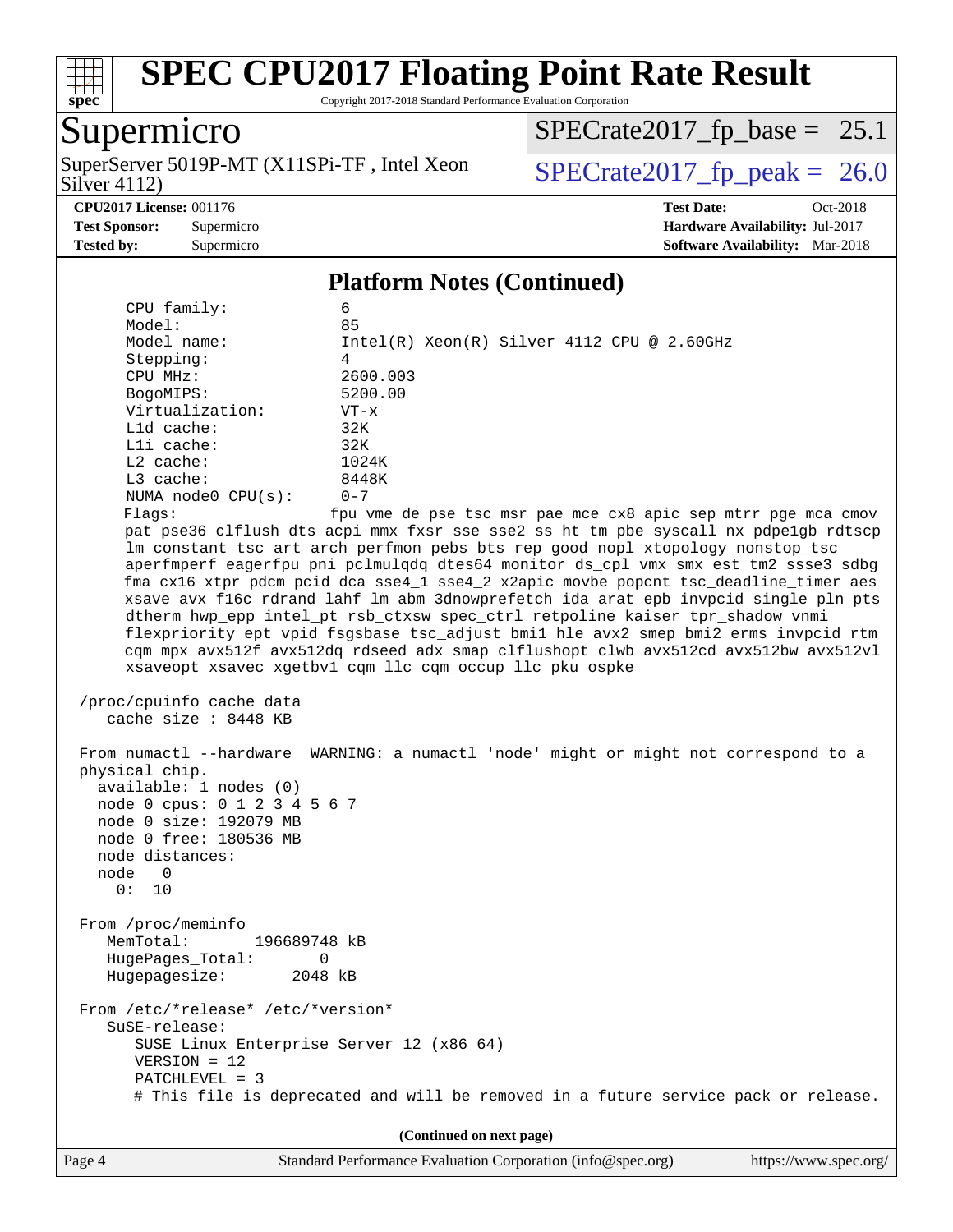

Copyright 2017-2018 Standard Performance Evaluation Corporation

#### Supermicro

Silver 4112) SuperServer 5019P-MT (X11SPi-TF, Intel Xeon  $\vert$  [SPECrate2017\\_fp\\_peak =](http://www.spec.org/auto/cpu2017/Docs/result-fields.html#SPECrate2017fppeak) 26.0

 $SPECTate2017_fp\_base = 25.1$ 

**[Test Sponsor:](http://www.spec.org/auto/cpu2017/Docs/result-fields.html#TestSponsor)** Supermicro **[Hardware Availability:](http://www.spec.org/auto/cpu2017/Docs/result-fields.html#HardwareAvailability)** Jul-2017 **[Tested by:](http://www.spec.org/auto/cpu2017/Docs/result-fields.html#Testedby)** Supermicro **[Software Availability:](http://www.spec.org/auto/cpu2017/Docs/result-fields.html#SoftwareAvailability)** Mar-2018

**[CPU2017 License:](http://www.spec.org/auto/cpu2017/Docs/result-fields.html#CPU2017License)** 001176 **[Test Date:](http://www.spec.org/auto/cpu2017/Docs/result-fields.html#TestDate)** Oct-2018

#### **[Platform Notes \(Continued\)](http://www.spec.org/auto/cpu2017/Docs/result-fields.html#PlatformNotes)**

 # Please check /etc/os-release for details about this release. os-release: NAME="SLES" VERSION="12-SP3" VERSION\_ID="12.3" PRETTY\_NAME="SUSE Linux Enterprise Server 12 SP3" ID="sles" ANSI\_COLOR="0;32" CPE\_NAME="cpe:/o:suse:sles:12:sp3" uname -a: Linux linux-cyyj 4.4.114-94.11-default #1 SMP Thu Feb 1 19:28:26 UTC 2018 (4309ff9) x86\_64 x86\_64 x86\_64 GNU/Linux Kernel self-reported vulnerability status: CVE-2017-5754 (Meltdown): Mitigation: PTI CVE-2017-5753 (Spectre variant 1): Mitigation: Barriers CVE-2017-5715 (Spectre variant 2): Mitigation: IBRS+IBPB run-level 3 Oct 7 06:51 SPEC is set to: /home/cpu2017 Filesystem Type Size Used Avail Use% Mounted on /dev/sda3 xfs 145G 47G 99G 32% /home Additional information from dmidecode follows. WARNING: Use caution when you interpret this section. The 'dmidecode' program reads system data which is "intended to allow hardware to be accurately determined", but the intent may not be met, as there are frequent changes to hardware, firmware, and the "DMTF SMBIOS" standard. BIOS American Megatrends Inc. 2.1 06/14/2018 Memory: 2x NO DIMM NO DIMM 6x Samsung M393A4K40BB2-CTD 32 GB 2 rank 2666, configured at 2400 (End of data from sysinfo program) **[Compiler Version Notes](http://www.spec.org/auto/cpu2017/Docs/result-fields.html#CompilerVersionNotes)** ============================================================================== CC 519.lbm\_r(base) 538.imagick\_r(base, peak) 544.nab\_r(base, peak) ----------------------------------------------------------------------------- icc (ICC) 18.0.2 20180210 Copyright (C) 1985-2018 Intel Corporation. All rights reserved. ------------------------------------------------------------------------------

**(Continued on next page)**

Page 5 Standard Performance Evaluation Corporation [\(info@spec.org\)](mailto:info@spec.org) <https://www.spec.org/>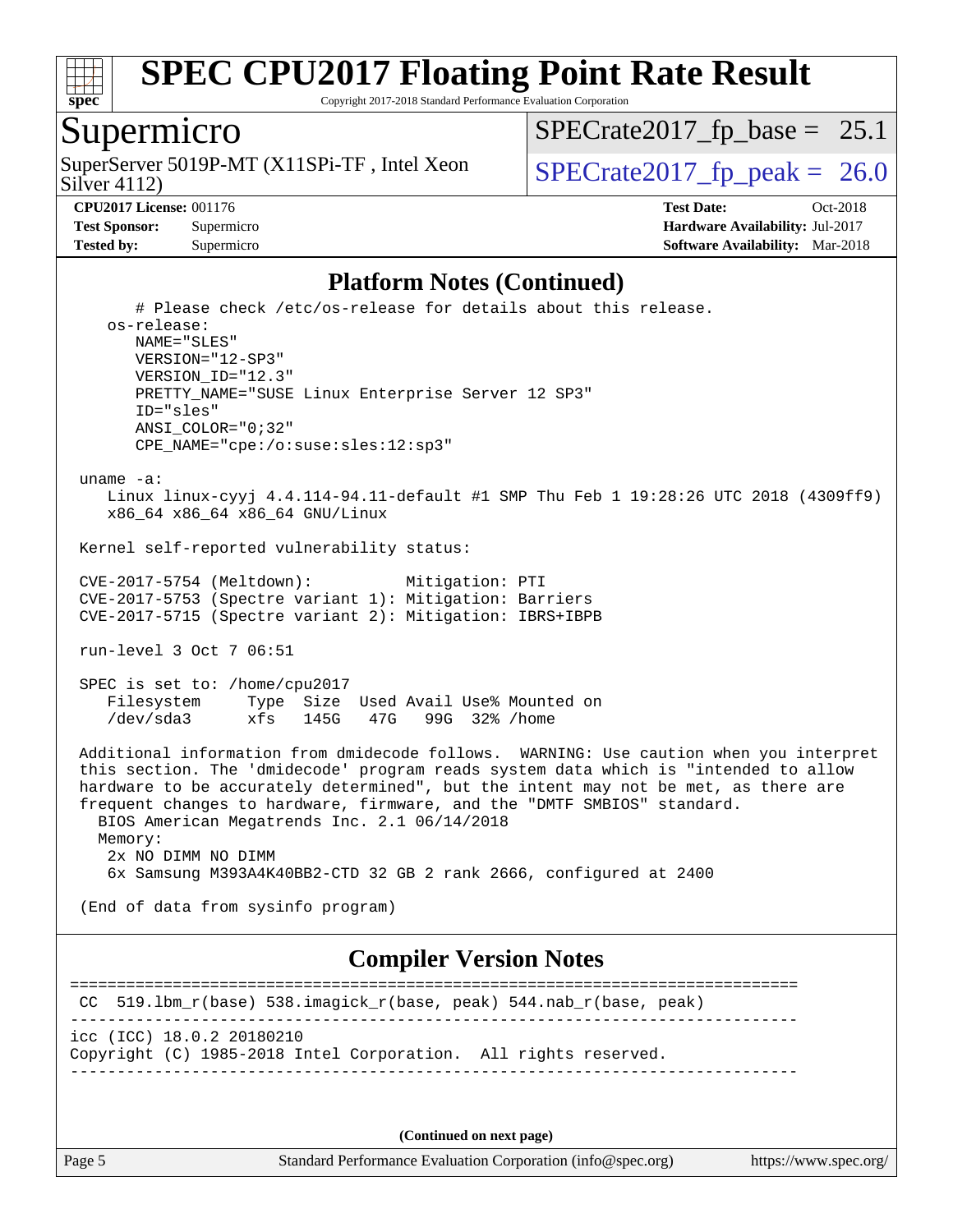

Copyright 2017-2018 Standard Performance Evaluation Corporation

## **Supermicro**

SuperServer 5019P-MT (X11SPi-TF, Intel Xeon  $Solve(4112)$ 

 $SPECrate2017_fp\_base = 25.1$ 

Silver 4112)

**[CPU2017 License:](http://www.spec.org/auto/cpu2017/Docs/result-fields.html#CPU2017License)** 001176 **[Test Date:](http://www.spec.org/auto/cpu2017/Docs/result-fields.html#TestDate)** Oct-2018 **[Test Sponsor:](http://www.spec.org/auto/cpu2017/Docs/result-fields.html#TestSponsor)** Supermicro **[Hardware Availability:](http://www.spec.org/auto/cpu2017/Docs/result-fields.html#HardwareAvailability)** Jul-2017 **[Tested by:](http://www.spec.org/auto/cpu2017/Docs/result-fields.html#Testedby)** Supermicro **Supermicro [Software Availability:](http://www.spec.org/auto/cpu2017/Docs/result-fields.html#SoftwareAvailability)** Mar-2018

#### **[Compiler Version Notes \(Continued\)](http://www.spec.org/auto/cpu2017/Docs/result-fields.html#CompilerVersionNotes)**

| $519.1bm_r(peak)$<br>CC.                                                                                                                                                                         |  |  |  |  |
|--------------------------------------------------------------------------------------------------------------------------------------------------------------------------------------------------|--|--|--|--|
| icc (ICC) 18.0.2 20180210<br>Copyright (C) 1985-2018 Intel Corporation. All rights reserved.                                                                                                     |  |  |  |  |
| CXXC 508.namd_r(base) 510.parest_r(base, peak)                                                                                                                                                   |  |  |  |  |
| icpc (ICC) 18.0.2 20180210<br>Copyright (C) 1985-2018 Intel Corporation. All rights reserved.                                                                                                    |  |  |  |  |
| $CXXC 508.namd_r (peak)$                                                                                                                                                                         |  |  |  |  |
| icpc (ICC) 18.0.2 20180210<br>Copyright (C) 1985-2018 Intel Corporation. All rights reserved.                                                                                                    |  |  |  |  |
| 511.povray_r(base) 526.blender_r(base, peak)<br>CC.                                                                                                                                              |  |  |  |  |
| icpc (ICC) 18.0.2 20180210<br>Copyright (C) 1985-2018 Intel Corporation. All rights reserved.<br>icc (ICC) 18.0.2 20180210<br>Copyright (C) 1985-2018 Intel Corporation. All rights reserved.    |  |  |  |  |
|                                                                                                                                                                                                  |  |  |  |  |
| $511. povray_r (peak)$<br>CC.                                                                                                                                                                    |  |  |  |  |
| icpc (ICC) 18.0.2 20180210<br>Copyright (C) 1985-2018 Intel Corporation. All rights reserved.                                                                                                    |  |  |  |  |
| icc (ICC) 18.0.2 20180210<br>Copyright (C) 1985-2018 Intel Corporation. All rights reserved.                                                                                                     |  |  |  |  |
| FC 507.cactuBSSN_r(base, peak)                                                                                                                                                                   |  |  |  |  |
| icpc (ICC) 18.0.2 20180210                                                                                                                                                                       |  |  |  |  |
| Copyright (C) 1985-2018 Intel Corporation. All rights reserved.<br>icc (ICC) 18.0.2 20180210<br>Copyright (C) 1985-2018 Intel Corporation. All rights reserved.<br>ifort (IFORT) 18.0.2 20180210 |  |  |  |  |
| (Continued on next page)                                                                                                                                                                         |  |  |  |  |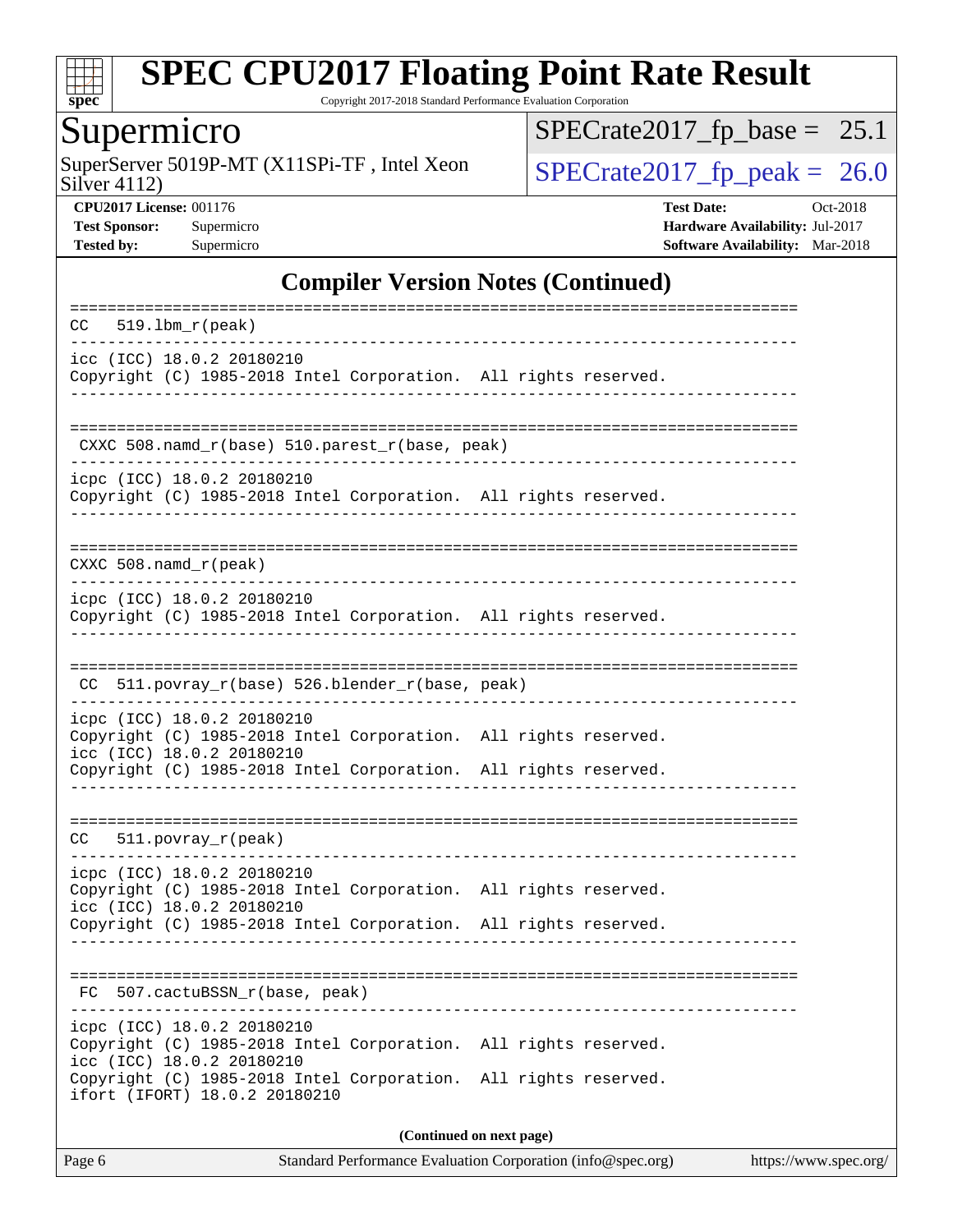

Copyright 2017-2018 Standard Performance Evaluation Corporation

### Supermicro

Silver 4112) SuperServer 5019P-MT (X11SPi-TF, Intel Xeon  $Solve(4112)$ 

 $SPECrate2017_fp\_base = 25.1$ 

**[CPU2017 License:](http://www.spec.org/auto/cpu2017/Docs/result-fields.html#CPU2017License)** 001176 **[Test Date:](http://www.spec.org/auto/cpu2017/Docs/result-fields.html#TestDate)** Oct-2018 **[Test Sponsor:](http://www.spec.org/auto/cpu2017/Docs/result-fields.html#TestSponsor)** Supermicro **[Hardware Availability:](http://www.spec.org/auto/cpu2017/Docs/result-fields.html#HardwareAvailability)** Jul-2017 **[Tested by:](http://www.spec.org/auto/cpu2017/Docs/result-fields.html#Testedby)** Supermicro **[Software Availability:](http://www.spec.org/auto/cpu2017/Docs/result-fields.html#SoftwareAvailability)** Mar-2018

#### **[Compiler Version Notes \(Continued\)](http://www.spec.org/auto/cpu2017/Docs/result-fields.html#CompilerVersionNotes)**

| Copyright (C) 1985-2018 Intel Corporation. All rights reserved.                                                               |  |
|-------------------------------------------------------------------------------------------------------------------------------|--|
|                                                                                                                               |  |
| 503.bwaves_r(base, peak)    549.fotonik3d_r(base, peak)    554.roms_r(base)<br>FC.                                            |  |
| ifort (IFORT) 18.0.2 20180210<br>Copyright (C) 1985-2018 Intel Corporation. All rights reserved.                              |  |
| 554.roms r(peak)<br>FC                                                                                                        |  |
| ifort (IFORT) 18.0.2 20180210<br>Copyright (C) 1985-2018 Intel Corporation. All rights reserved.                              |  |
|                                                                                                                               |  |
| $CC$ 521.wrf_r(base) 527.cam4_r(base)                                                                                         |  |
| ifort (IFORT) 18.0.2 20180210<br>Copyright (C) 1985-2018 Intel Corporation. All rights reserved.<br>icc (ICC) 18.0.2 20180210 |  |
| Copyright (C) 1985-2018 Intel Corporation. All rights reserved.                                                               |  |
|                                                                                                                               |  |
| $521. wrf_r(peak) 527. cam4_r(peak)$<br>CC                                                                                    |  |
| ifort (IFORT) 18.0.2 20180210<br>Copyright (C) 1985-2018 Intel Corporation. All rights reserved.<br>icc (ICC) 18.0.2 20180210 |  |
| Copyright (C) 1985-2018 Intel Corporation. All rights reserved.                                                               |  |

#### **[Base Compiler Invocation](http://www.spec.org/auto/cpu2017/Docs/result-fields.html#BaseCompilerInvocation)**

[C benchmarks](http://www.spec.org/auto/cpu2017/Docs/result-fields.html#Cbenchmarks):

[icc -m64 -std=c11](http://www.spec.org/cpu2017/results/res2018q4/cpu2017-20181015-09212.flags.html#user_CCbase_intel_icc_64bit_c11_33ee0cdaae7deeeab2a9725423ba97205ce30f63b9926c2519791662299b76a0318f32ddfffdc46587804de3178b4f9328c46fa7c2b0cd779d7a61945c91cd35)

[C++ benchmarks:](http://www.spec.org/auto/cpu2017/Docs/result-fields.html#CXXbenchmarks) [icpc -m64](http://www.spec.org/cpu2017/results/res2018q4/cpu2017-20181015-09212.flags.html#user_CXXbase_intel_icpc_64bit_4ecb2543ae3f1412ef961e0650ca070fec7b7afdcd6ed48761b84423119d1bf6bdf5cad15b44d48e7256388bc77273b966e5eb805aefd121eb22e9299b2ec9d9)

[Fortran benchmarks](http://www.spec.org/auto/cpu2017/Docs/result-fields.html#Fortranbenchmarks): [ifort -m64](http://www.spec.org/cpu2017/results/res2018q4/cpu2017-20181015-09212.flags.html#user_FCbase_intel_ifort_64bit_24f2bb282fbaeffd6157abe4f878425411749daecae9a33200eee2bee2fe76f3b89351d69a8130dd5949958ce389cf37ff59a95e7a40d588e8d3a57e0c3fd751)

**(Continued on next page)**

Page 7 Standard Performance Evaluation Corporation [\(info@spec.org\)](mailto:info@spec.org) <https://www.spec.org/>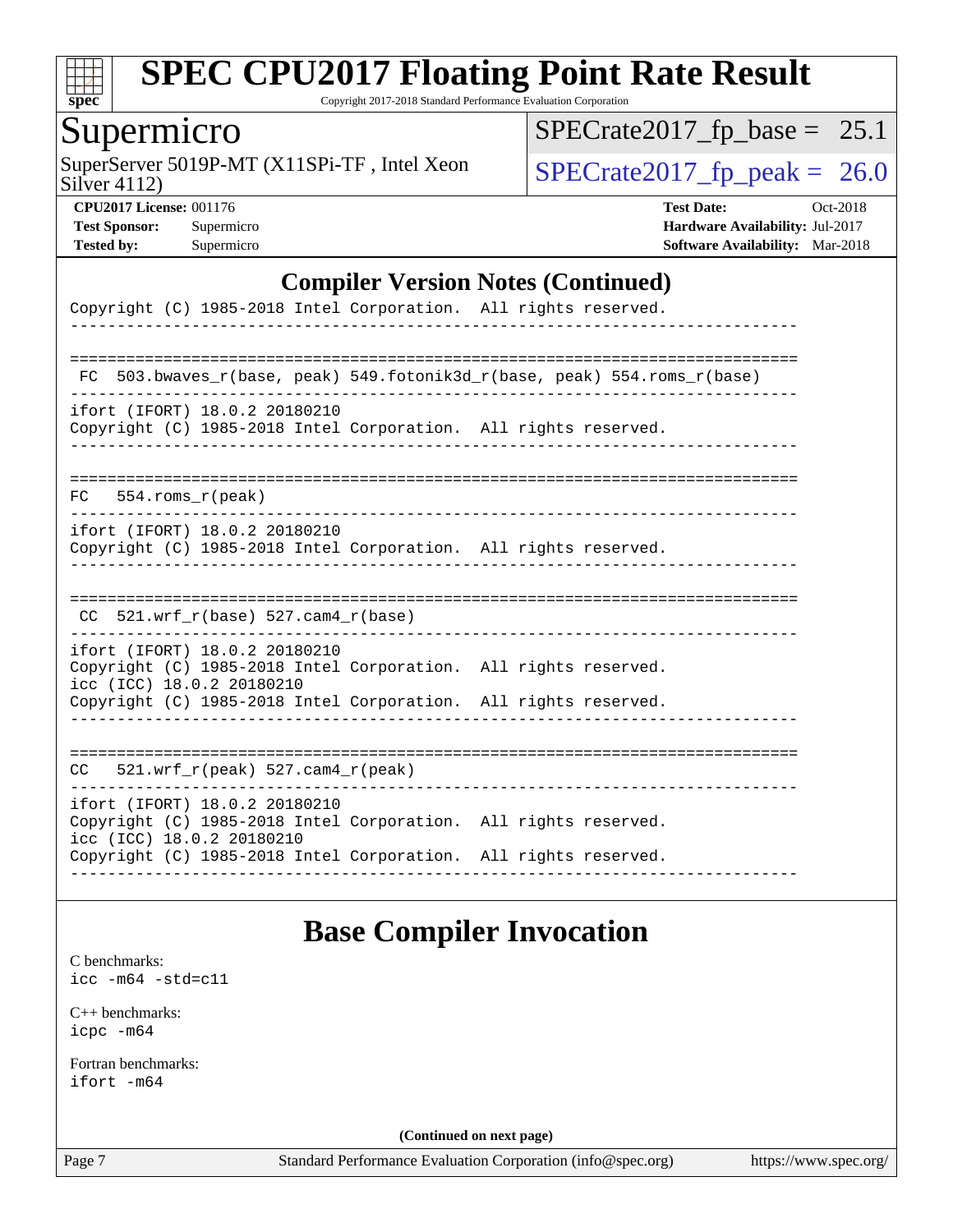

Copyright 2017-2018 Standard Performance Evaluation Corporation

#### Supermicro

Silver 4112) SuperServer 5019P-MT (X11SPi-TF, Intel Xeon  $\vert$  [SPECrate2017\\_fp\\_peak =](http://www.spec.org/auto/cpu2017/Docs/result-fields.html#SPECrate2017fppeak) 26.0

 $SPECTate2017_fp\_base = 25.1$ 

**[CPU2017 License:](http://www.spec.org/auto/cpu2017/Docs/result-fields.html#CPU2017License)** 001176 **[Test Date:](http://www.spec.org/auto/cpu2017/Docs/result-fields.html#TestDate)** Oct-2018 **[Test Sponsor:](http://www.spec.org/auto/cpu2017/Docs/result-fields.html#TestSponsor)** Supermicro **[Hardware Availability:](http://www.spec.org/auto/cpu2017/Docs/result-fields.html#HardwareAvailability)** Jul-2017 **[Tested by:](http://www.spec.org/auto/cpu2017/Docs/result-fields.html#Testedby)** Supermicro **[Software Availability:](http://www.spec.org/auto/cpu2017/Docs/result-fields.html#SoftwareAvailability)** Mar-2018

### **[Base Compiler Invocation \(Continued\)](http://www.spec.org/auto/cpu2017/Docs/result-fields.html#BaseCompilerInvocation)**

[Benchmarks using both Fortran and C](http://www.spec.org/auto/cpu2017/Docs/result-fields.html#BenchmarksusingbothFortranandC): [ifort -m64](http://www.spec.org/cpu2017/results/res2018q4/cpu2017-20181015-09212.flags.html#user_CC_FCbase_intel_ifort_64bit_24f2bb282fbaeffd6157abe4f878425411749daecae9a33200eee2bee2fe76f3b89351d69a8130dd5949958ce389cf37ff59a95e7a40d588e8d3a57e0c3fd751) [icc -m64 -std=c11](http://www.spec.org/cpu2017/results/res2018q4/cpu2017-20181015-09212.flags.html#user_CC_FCbase_intel_icc_64bit_c11_33ee0cdaae7deeeab2a9725423ba97205ce30f63b9926c2519791662299b76a0318f32ddfffdc46587804de3178b4f9328c46fa7c2b0cd779d7a61945c91cd35)

[Benchmarks using both C and C++](http://www.spec.org/auto/cpu2017/Docs/result-fields.html#BenchmarksusingbothCandCXX): [icpc -m64](http://www.spec.org/cpu2017/results/res2018q4/cpu2017-20181015-09212.flags.html#user_CC_CXXbase_intel_icpc_64bit_4ecb2543ae3f1412ef961e0650ca070fec7b7afdcd6ed48761b84423119d1bf6bdf5cad15b44d48e7256388bc77273b966e5eb805aefd121eb22e9299b2ec9d9) [icc -m64 -std=c11](http://www.spec.org/cpu2017/results/res2018q4/cpu2017-20181015-09212.flags.html#user_CC_CXXbase_intel_icc_64bit_c11_33ee0cdaae7deeeab2a9725423ba97205ce30f63b9926c2519791662299b76a0318f32ddfffdc46587804de3178b4f9328c46fa7c2b0cd779d7a61945c91cd35)

[Benchmarks using Fortran, C, and C++:](http://www.spec.org/auto/cpu2017/Docs/result-fields.html#BenchmarksusingFortranCandCXX) [icpc -m64](http://www.spec.org/cpu2017/results/res2018q4/cpu2017-20181015-09212.flags.html#user_CC_CXX_FCbase_intel_icpc_64bit_4ecb2543ae3f1412ef961e0650ca070fec7b7afdcd6ed48761b84423119d1bf6bdf5cad15b44d48e7256388bc77273b966e5eb805aefd121eb22e9299b2ec9d9) [icc -m64 -std=c11](http://www.spec.org/cpu2017/results/res2018q4/cpu2017-20181015-09212.flags.html#user_CC_CXX_FCbase_intel_icc_64bit_c11_33ee0cdaae7deeeab2a9725423ba97205ce30f63b9926c2519791662299b76a0318f32ddfffdc46587804de3178b4f9328c46fa7c2b0cd779d7a61945c91cd35) [ifort -m64](http://www.spec.org/cpu2017/results/res2018q4/cpu2017-20181015-09212.flags.html#user_CC_CXX_FCbase_intel_ifort_64bit_24f2bb282fbaeffd6157abe4f878425411749daecae9a33200eee2bee2fe76f3b89351d69a8130dd5949958ce389cf37ff59a95e7a40d588e8d3a57e0c3fd751)

#### **[Base Portability Flags](http://www.spec.org/auto/cpu2017/Docs/result-fields.html#BasePortabilityFlags)**

 503.bwaves\_r: [-DSPEC\\_LP64](http://www.spec.org/cpu2017/results/res2018q4/cpu2017-20181015-09212.flags.html#suite_basePORTABILITY503_bwaves_r_DSPEC_LP64) 507.cactuBSSN\_r: [-DSPEC\\_LP64](http://www.spec.org/cpu2017/results/res2018q4/cpu2017-20181015-09212.flags.html#suite_basePORTABILITY507_cactuBSSN_r_DSPEC_LP64) 508.namd\_r: [-DSPEC\\_LP64](http://www.spec.org/cpu2017/results/res2018q4/cpu2017-20181015-09212.flags.html#suite_basePORTABILITY508_namd_r_DSPEC_LP64) 510.parest\_r: [-DSPEC\\_LP64](http://www.spec.org/cpu2017/results/res2018q4/cpu2017-20181015-09212.flags.html#suite_basePORTABILITY510_parest_r_DSPEC_LP64) 511.povray\_r: [-DSPEC\\_LP64](http://www.spec.org/cpu2017/results/res2018q4/cpu2017-20181015-09212.flags.html#suite_basePORTABILITY511_povray_r_DSPEC_LP64) 519.lbm\_r: [-DSPEC\\_LP64](http://www.spec.org/cpu2017/results/res2018q4/cpu2017-20181015-09212.flags.html#suite_basePORTABILITY519_lbm_r_DSPEC_LP64) 521.wrf\_r: [-DSPEC\\_LP64](http://www.spec.org/cpu2017/results/res2018q4/cpu2017-20181015-09212.flags.html#suite_basePORTABILITY521_wrf_r_DSPEC_LP64) [-DSPEC\\_CASE\\_FLAG](http://www.spec.org/cpu2017/results/res2018q4/cpu2017-20181015-09212.flags.html#b521.wrf_r_baseCPORTABILITY_DSPEC_CASE_FLAG) [-convert big\\_endian](http://www.spec.org/cpu2017/results/res2018q4/cpu2017-20181015-09212.flags.html#user_baseFPORTABILITY521_wrf_r_convert_big_endian_c3194028bc08c63ac5d04de18c48ce6d347e4e562e8892b8bdbdc0214820426deb8554edfa529a3fb25a586e65a3d812c835984020483e7e73212c4d31a38223) 526.blender\_r: [-DSPEC\\_LP64](http://www.spec.org/cpu2017/results/res2018q4/cpu2017-20181015-09212.flags.html#suite_basePORTABILITY526_blender_r_DSPEC_LP64) [-DSPEC\\_LINUX](http://www.spec.org/cpu2017/results/res2018q4/cpu2017-20181015-09212.flags.html#b526.blender_r_baseCPORTABILITY_DSPEC_LINUX) [-funsigned-char](http://www.spec.org/cpu2017/results/res2018q4/cpu2017-20181015-09212.flags.html#user_baseCPORTABILITY526_blender_r_force_uchar_40c60f00ab013830e2dd6774aeded3ff59883ba5a1fc5fc14077f794d777847726e2a5858cbc7672e36e1b067e7e5c1d9a74f7176df07886a243d7cc18edfe67) 527.cam4\_r: [-DSPEC\\_LP64](http://www.spec.org/cpu2017/results/res2018q4/cpu2017-20181015-09212.flags.html#suite_basePORTABILITY527_cam4_r_DSPEC_LP64) [-DSPEC\\_CASE\\_FLAG](http://www.spec.org/cpu2017/results/res2018q4/cpu2017-20181015-09212.flags.html#b527.cam4_r_baseCPORTABILITY_DSPEC_CASE_FLAG) 538.imagick\_r: [-DSPEC\\_LP64](http://www.spec.org/cpu2017/results/res2018q4/cpu2017-20181015-09212.flags.html#suite_basePORTABILITY538_imagick_r_DSPEC_LP64) 544.nab\_r: [-DSPEC\\_LP64](http://www.spec.org/cpu2017/results/res2018q4/cpu2017-20181015-09212.flags.html#suite_basePORTABILITY544_nab_r_DSPEC_LP64) 549.fotonik3d\_r: [-DSPEC\\_LP64](http://www.spec.org/cpu2017/results/res2018q4/cpu2017-20181015-09212.flags.html#suite_basePORTABILITY549_fotonik3d_r_DSPEC_LP64) 554.roms\_r: [-DSPEC\\_LP64](http://www.spec.org/cpu2017/results/res2018q4/cpu2017-20181015-09212.flags.html#suite_basePORTABILITY554_roms_r_DSPEC_LP64)

#### **[Base Optimization Flags](http://www.spec.org/auto/cpu2017/Docs/result-fields.html#BaseOptimizationFlags)**

[C benchmarks](http://www.spec.org/auto/cpu2017/Docs/result-fields.html#Cbenchmarks): [-xCORE-AVX2](http://www.spec.org/cpu2017/results/res2018q4/cpu2017-20181015-09212.flags.html#user_CCbase_f-xCORE-AVX2) [-ipo](http://www.spec.org/cpu2017/results/res2018q4/cpu2017-20181015-09212.flags.html#user_CCbase_f-ipo) [-O3](http://www.spec.org/cpu2017/results/res2018q4/cpu2017-20181015-09212.flags.html#user_CCbase_f-O3) [-no-prec-div](http://www.spec.org/cpu2017/results/res2018q4/cpu2017-20181015-09212.flags.html#user_CCbase_f-no-prec-div) [-qopt-prefetch](http://www.spec.org/cpu2017/results/res2018q4/cpu2017-20181015-09212.flags.html#user_CCbase_f-qopt-prefetch) [-ffinite-math-only](http://www.spec.org/cpu2017/results/res2018q4/cpu2017-20181015-09212.flags.html#user_CCbase_f_finite_math_only_cb91587bd2077682c4b38af759c288ed7c732db004271a9512da14a4f8007909a5f1427ecbf1a0fb78ff2a814402c6114ac565ca162485bbcae155b5e4258871) [-qopt-mem-layout-trans=3](http://www.spec.org/cpu2017/results/res2018q4/cpu2017-20181015-09212.flags.html#user_CCbase_f-qopt-mem-layout-trans_de80db37974c74b1f0e20d883f0b675c88c3b01e9d123adea9b28688d64333345fb62bc4a798493513fdb68f60282f9a726aa07f478b2f7113531aecce732043) [C++ benchmarks:](http://www.spec.org/auto/cpu2017/Docs/result-fields.html#CXXbenchmarks) [-xCORE-AVX2](http://www.spec.org/cpu2017/results/res2018q4/cpu2017-20181015-09212.flags.html#user_CXXbase_f-xCORE-AVX2) [-ipo](http://www.spec.org/cpu2017/results/res2018q4/cpu2017-20181015-09212.flags.html#user_CXXbase_f-ipo) [-O3](http://www.spec.org/cpu2017/results/res2018q4/cpu2017-20181015-09212.flags.html#user_CXXbase_f-O3) [-no-prec-div](http://www.spec.org/cpu2017/results/res2018q4/cpu2017-20181015-09212.flags.html#user_CXXbase_f-no-prec-div) [-qopt-prefetch](http://www.spec.org/cpu2017/results/res2018q4/cpu2017-20181015-09212.flags.html#user_CXXbase_f-qopt-prefetch) [-ffinite-math-only](http://www.spec.org/cpu2017/results/res2018q4/cpu2017-20181015-09212.flags.html#user_CXXbase_f_finite_math_only_cb91587bd2077682c4b38af759c288ed7c732db004271a9512da14a4f8007909a5f1427ecbf1a0fb78ff2a814402c6114ac565ca162485bbcae155b5e4258871) [-qopt-mem-layout-trans=3](http://www.spec.org/cpu2017/results/res2018q4/cpu2017-20181015-09212.flags.html#user_CXXbase_f-qopt-mem-layout-trans_de80db37974c74b1f0e20d883f0b675c88c3b01e9d123adea9b28688d64333345fb62bc4a798493513fdb68f60282f9a726aa07f478b2f7113531aecce732043) [Fortran benchmarks](http://www.spec.org/auto/cpu2017/Docs/result-fields.html#Fortranbenchmarks): [-xCORE-AVX2](http://www.spec.org/cpu2017/results/res2018q4/cpu2017-20181015-09212.flags.html#user_FCbase_f-xCORE-AVX2) [-ipo](http://www.spec.org/cpu2017/results/res2018q4/cpu2017-20181015-09212.flags.html#user_FCbase_f-ipo) [-O3](http://www.spec.org/cpu2017/results/res2018q4/cpu2017-20181015-09212.flags.html#user_FCbase_f-O3) [-no-prec-div](http://www.spec.org/cpu2017/results/res2018q4/cpu2017-20181015-09212.flags.html#user_FCbase_f-no-prec-div) [-qopt-prefetch](http://www.spec.org/cpu2017/results/res2018q4/cpu2017-20181015-09212.flags.html#user_FCbase_f-qopt-prefetch) [-ffinite-math-only](http://www.spec.org/cpu2017/results/res2018q4/cpu2017-20181015-09212.flags.html#user_FCbase_f_finite_math_only_cb91587bd2077682c4b38af759c288ed7c732db004271a9512da14a4f8007909a5f1427ecbf1a0fb78ff2a814402c6114ac565ca162485bbcae155b5e4258871) [-qopt-mem-layout-trans=3](http://www.spec.org/cpu2017/results/res2018q4/cpu2017-20181015-09212.flags.html#user_FCbase_f-qopt-mem-layout-trans_de80db37974c74b1f0e20d883f0b675c88c3b01e9d123adea9b28688d64333345fb62bc4a798493513fdb68f60282f9a726aa07f478b2f7113531aecce732043) [-auto](http://www.spec.org/cpu2017/results/res2018q4/cpu2017-20181015-09212.flags.html#user_FCbase_f-auto) [-nostandard-realloc-lhs](http://www.spec.org/cpu2017/results/res2018q4/cpu2017-20181015-09212.flags.html#user_FCbase_f_2003_std_realloc_82b4557e90729c0f113870c07e44d33d6f5a304b4f63d4c15d2d0f1fab99f5daaed73bdb9275d9ae411527f28b936061aa8b9c8f2d63842963b95c9dd6426b8a) [Benchmarks using both Fortran and C](http://www.spec.org/auto/cpu2017/Docs/result-fields.html#BenchmarksusingbothFortranandC): [-xCORE-AVX2](http://www.spec.org/cpu2017/results/res2018q4/cpu2017-20181015-09212.flags.html#user_CC_FCbase_f-xCORE-AVX2) [-ipo](http://www.spec.org/cpu2017/results/res2018q4/cpu2017-20181015-09212.flags.html#user_CC_FCbase_f-ipo) [-O3](http://www.spec.org/cpu2017/results/res2018q4/cpu2017-20181015-09212.flags.html#user_CC_FCbase_f-O3) [-no-prec-div](http://www.spec.org/cpu2017/results/res2018q4/cpu2017-20181015-09212.flags.html#user_CC_FCbase_f-no-prec-div) [-qopt-prefetch](http://www.spec.org/cpu2017/results/res2018q4/cpu2017-20181015-09212.flags.html#user_CC_FCbase_f-qopt-prefetch) [-ffinite-math-only](http://www.spec.org/cpu2017/results/res2018q4/cpu2017-20181015-09212.flags.html#user_CC_FCbase_f_finite_math_only_cb91587bd2077682c4b38af759c288ed7c732db004271a9512da14a4f8007909a5f1427ecbf1a0fb78ff2a814402c6114ac565ca162485bbcae155b5e4258871) [-qopt-mem-layout-trans=3](http://www.spec.org/cpu2017/results/res2018q4/cpu2017-20181015-09212.flags.html#user_CC_FCbase_f-qopt-mem-layout-trans_de80db37974c74b1f0e20d883f0b675c88c3b01e9d123adea9b28688d64333345fb62bc4a798493513fdb68f60282f9a726aa07f478b2f7113531aecce732043) [-auto](http://www.spec.org/cpu2017/results/res2018q4/cpu2017-20181015-09212.flags.html#user_CC_FCbase_f-auto) [-nostandard-realloc-lhs](http://www.spec.org/cpu2017/results/res2018q4/cpu2017-20181015-09212.flags.html#user_CC_FCbase_f_2003_std_realloc_82b4557e90729c0f113870c07e44d33d6f5a304b4f63d4c15d2d0f1fab99f5daaed73bdb9275d9ae411527f28b936061aa8b9c8f2d63842963b95c9dd6426b8a) **(Continued on next page)**

| Page 8 | Standard Performance Evaluation Corporation (info@spec.org) | https://www.spec.org/ |
|--------|-------------------------------------------------------------|-----------------------|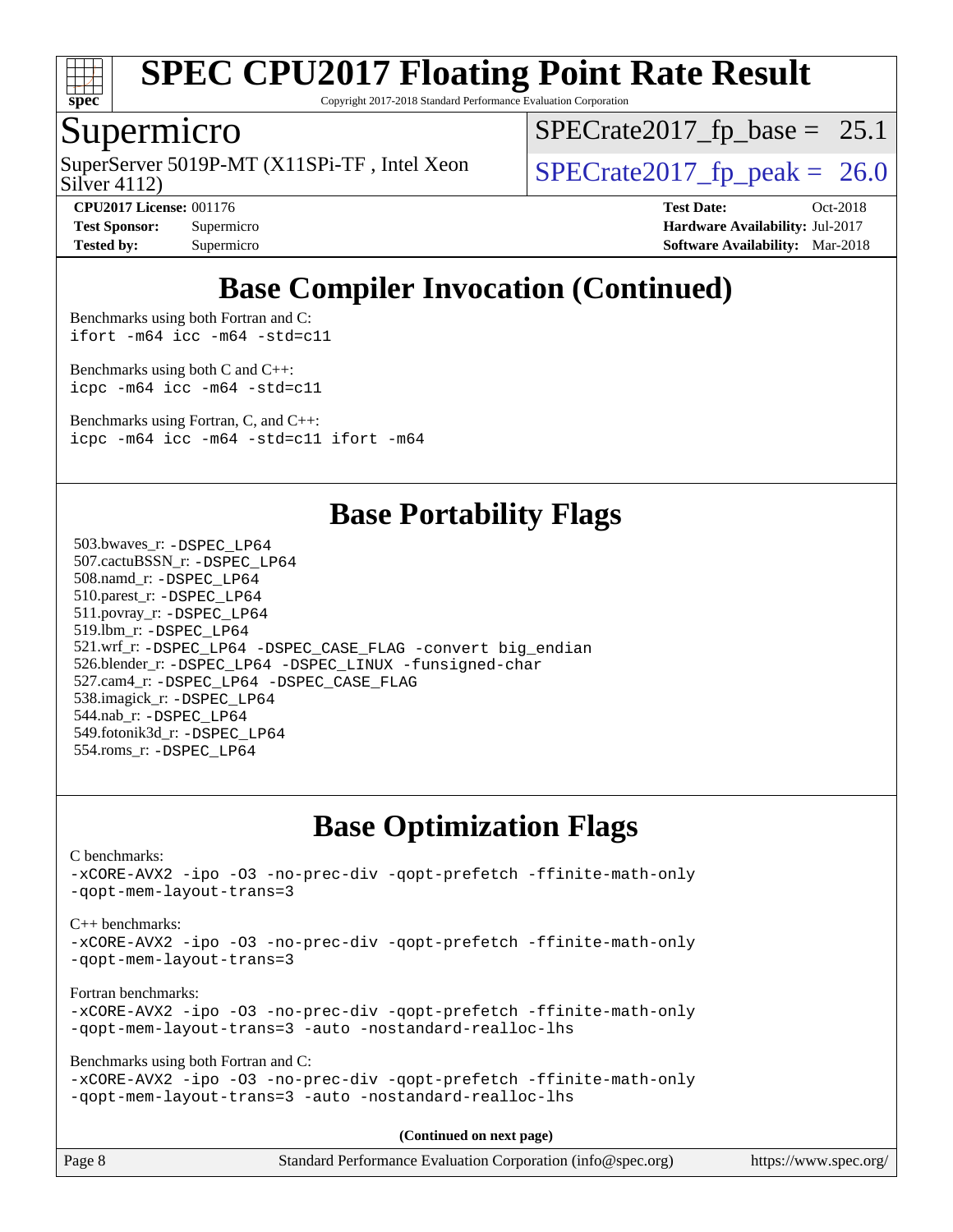

Copyright 2017-2018 Standard Performance Evaluation Corporation

#### Supermicro

Silver 4112) SuperServer 5019P-MT (X11SPi-TF, Intel Xeon  $\vert$  [SPECrate2017\\_fp\\_peak =](http://www.spec.org/auto/cpu2017/Docs/result-fields.html#SPECrate2017fppeak) 26.0

 $SPECrate2017_fp\_base = 25.1$ 

**[Tested by:](http://www.spec.org/auto/cpu2017/Docs/result-fields.html#Testedby)** Supermicro **[Software Availability:](http://www.spec.org/auto/cpu2017/Docs/result-fields.html#SoftwareAvailability)** Mar-2018

**[CPU2017 License:](http://www.spec.org/auto/cpu2017/Docs/result-fields.html#CPU2017License)** 001176 **[Test Date:](http://www.spec.org/auto/cpu2017/Docs/result-fields.html#TestDate)** Oct-2018 **[Test Sponsor:](http://www.spec.org/auto/cpu2017/Docs/result-fields.html#TestSponsor)** Supermicro **[Hardware Availability:](http://www.spec.org/auto/cpu2017/Docs/result-fields.html#HardwareAvailability)** Jul-2017

### **[Base Optimization Flags \(Continued\)](http://www.spec.org/auto/cpu2017/Docs/result-fields.html#BaseOptimizationFlags)**

[Benchmarks using both C and C++](http://www.spec.org/auto/cpu2017/Docs/result-fields.html#BenchmarksusingbothCandCXX): [-xCORE-AVX2](http://www.spec.org/cpu2017/results/res2018q4/cpu2017-20181015-09212.flags.html#user_CC_CXXbase_f-xCORE-AVX2) [-ipo](http://www.spec.org/cpu2017/results/res2018q4/cpu2017-20181015-09212.flags.html#user_CC_CXXbase_f-ipo) [-O3](http://www.spec.org/cpu2017/results/res2018q4/cpu2017-20181015-09212.flags.html#user_CC_CXXbase_f-O3) [-no-prec-div](http://www.spec.org/cpu2017/results/res2018q4/cpu2017-20181015-09212.flags.html#user_CC_CXXbase_f-no-prec-div) [-qopt-prefetch](http://www.spec.org/cpu2017/results/res2018q4/cpu2017-20181015-09212.flags.html#user_CC_CXXbase_f-qopt-prefetch) [-ffinite-math-only](http://www.spec.org/cpu2017/results/res2018q4/cpu2017-20181015-09212.flags.html#user_CC_CXXbase_f_finite_math_only_cb91587bd2077682c4b38af759c288ed7c732db004271a9512da14a4f8007909a5f1427ecbf1a0fb78ff2a814402c6114ac565ca162485bbcae155b5e4258871) [-qopt-mem-layout-trans=3](http://www.spec.org/cpu2017/results/res2018q4/cpu2017-20181015-09212.flags.html#user_CC_CXXbase_f-qopt-mem-layout-trans_de80db37974c74b1f0e20d883f0b675c88c3b01e9d123adea9b28688d64333345fb62bc4a798493513fdb68f60282f9a726aa07f478b2f7113531aecce732043)

[Benchmarks using Fortran, C, and C++:](http://www.spec.org/auto/cpu2017/Docs/result-fields.html#BenchmarksusingFortranCandCXX)

[-xCORE-AVX2](http://www.spec.org/cpu2017/results/res2018q4/cpu2017-20181015-09212.flags.html#user_CC_CXX_FCbase_f-xCORE-AVX2) [-ipo](http://www.spec.org/cpu2017/results/res2018q4/cpu2017-20181015-09212.flags.html#user_CC_CXX_FCbase_f-ipo) [-O3](http://www.spec.org/cpu2017/results/res2018q4/cpu2017-20181015-09212.flags.html#user_CC_CXX_FCbase_f-O3) [-no-prec-div](http://www.spec.org/cpu2017/results/res2018q4/cpu2017-20181015-09212.flags.html#user_CC_CXX_FCbase_f-no-prec-div) [-qopt-prefetch](http://www.spec.org/cpu2017/results/res2018q4/cpu2017-20181015-09212.flags.html#user_CC_CXX_FCbase_f-qopt-prefetch) [-ffinite-math-only](http://www.spec.org/cpu2017/results/res2018q4/cpu2017-20181015-09212.flags.html#user_CC_CXX_FCbase_f_finite_math_only_cb91587bd2077682c4b38af759c288ed7c732db004271a9512da14a4f8007909a5f1427ecbf1a0fb78ff2a814402c6114ac565ca162485bbcae155b5e4258871) [-qopt-mem-layout-trans=3](http://www.spec.org/cpu2017/results/res2018q4/cpu2017-20181015-09212.flags.html#user_CC_CXX_FCbase_f-qopt-mem-layout-trans_de80db37974c74b1f0e20d883f0b675c88c3b01e9d123adea9b28688d64333345fb62bc4a798493513fdb68f60282f9a726aa07f478b2f7113531aecce732043) [-auto](http://www.spec.org/cpu2017/results/res2018q4/cpu2017-20181015-09212.flags.html#user_CC_CXX_FCbase_f-auto) [-nostandard-realloc-lhs](http://www.spec.org/cpu2017/results/res2018q4/cpu2017-20181015-09212.flags.html#user_CC_CXX_FCbase_f_2003_std_realloc_82b4557e90729c0f113870c07e44d33d6f5a304b4f63d4c15d2d0f1fab99f5daaed73bdb9275d9ae411527f28b936061aa8b9c8f2d63842963b95c9dd6426b8a)

### **[Peak Compiler Invocation](http://www.spec.org/auto/cpu2017/Docs/result-fields.html#PeakCompilerInvocation)**

[C benchmarks](http://www.spec.org/auto/cpu2017/Docs/result-fields.html#Cbenchmarks): [icc -m64 -std=c11](http://www.spec.org/cpu2017/results/res2018q4/cpu2017-20181015-09212.flags.html#user_CCpeak_intel_icc_64bit_c11_33ee0cdaae7deeeab2a9725423ba97205ce30f63b9926c2519791662299b76a0318f32ddfffdc46587804de3178b4f9328c46fa7c2b0cd779d7a61945c91cd35)

[C++ benchmarks:](http://www.spec.org/auto/cpu2017/Docs/result-fields.html#CXXbenchmarks) [icpc -m64](http://www.spec.org/cpu2017/results/res2018q4/cpu2017-20181015-09212.flags.html#user_CXXpeak_intel_icpc_64bit_4ecb2543ae3f1412ef961e0650ca070fec7b7afdcd6ed48761b84423119d1bf6bdf5cad15b44d48e7256388bc77273b966e5eb805aefd121eb22e9299b2ec9d9)

[Fortran benchmarks](http://www.spec.org/auto/cpu2017/Docs/result-fields.html#Fortranbenchmarks): [ifort -m64](http://www.spec.org/cpu2017/results/res2018q4/cpu2017-20181015-09212.flags.html#user_FCpeak_intel_ifort_64bit_24f2bb282fbaeffd6157abe4f878425411749daecae9a33200eee2bee2fe76f3b89351d69a8130dd5949958ce389cf37ff59a95e7a40d588e8d3a57e0c3fd751)

[Benchmarks using both Fortran and C](http://www.spec.org/auto/cpu2017/Docs/result-fields.html#BenchmarksusingbothFortranandC): [ifort -m64](http://www.spec.org/cpu2017/results/res2018q4/cpu2017-20181015-09212.flags.html#user_CC_FCpeak_intel_ifort_64bit_24f2bb282fbaeffd6157abe4f878425411749daecae9a33200eee2bee2fe76f3b89351d69a8130dd5949958ce389cf37ff59a95e7a40d588e8d3a57e0c3fd751) [icc -m64 -std=c11](http://www.spec.org/cpu2017/results/res2018q4/cpu2017-20181015-09212.flags.html#user_CC_FCpeak_intel_icc_64bit_c11_33ee0cdaae7deeeab2a9725423ba97205ce30f63b9926c2519791662299b76a0318f32ddfffdc46587804de3178b4f9328c46fa7c2b0cd779d7a61945c91cd35)

[Benchmarks using both C and C++](http://www.spec.org/auto/cpu2017/Docs/result-fields.html#BenchmarksusingbothCandCXX): [icpc -m64](http://www.spec.org/cpu2017/results/res2018q4/cpu2017-20181015-09212.flags.html#user_CC_CXXpeak_intel_icpc_64bit_4ecb2543ae3f1412ef961e0650ca070fec7b7afdcd6ed48761b84423119d1bf6bdf5cad15b44d48e7256388bc77273b966e5eb805aefd121eb22e9299b2ec9d9) [icc -m64 -std=c11](http://www.spec.org/cpu2017/results/res2018q4/cpu2017-20181015-09212.flags.html#user_CC_CXXpeak_intel_icc_64bit_c11_33ee0cdaae7deeeab2a9725423ba97205ce30f63b9926c2519791662299b76a0318f32ddfffdc46587804de3178b4f9328c46fa7c2b0cd779d7a61945c91cd35)

[Benchmarks using Fortran, C, and C++:](http://www.spec.org/auto/cpu2017/Docs/result-fields.html#BenchmarksusingFortranCandCXX) [icpc -m64](http://www.spec.org/cpu2017/results/res2018q4/cpu2017-20181015-09212.flags.html#user_CC_CXX_FCpeak_intel_icpc_64bit_4ecb2543ae3f1412ef961e0650ca070fec7b7afdcd6ed48761b84423119d1bf6bdf5cad15b44d48e7256388bc77273b966e5eb805aefd121eb22e9299b2ec9d9) [icc -m64 -std=c11](http://www.spec.org/cpu2017/results/res2018q4/cpu2017-20181015-09212.flags.html#user_CC_CXX_FCpeak_intel_icc_64bit_c11_33ee0cdaae7deeeab2a9725423ba97205ce30f63b9926c2519791662299b76a0318f32ddfffdc46587804de3178b4f9328c46fa7c2b0cd779d7a61945c91cd35) [ifort -m64](http://www.spec.org/cpu2017/results/res2018q4/cpu2017-20181015-09212.flags.html#user_CC_CXX_FCpeak_intel_ifort_64bit_24f2bb282fbaeffd6157abe4f878425411749daecae9a33200eee2bee2fe76f3b89351d69a8130dd5949958ce389cf37ff59a95e7a40d588e8d3a57e0c3fd751)

### **[Peak Portability Flags](http://www.spec.org/auto/cpu2017/Docs/result-fields.html#PeakPortabilityFlags)**

Same as Base Portability Flags

### **[Peak Optimization Flags](http://www.spec.org/auto/cpu2017/Docs/result-fields.html#PeakOptimizationFlags)**

[C benchmarks](http://www.spec.org/auto/cpu2017/Docs/result-fields.html#Cbenchmarks):

 519.lbm\_r: [-prof-gen](http://www.spec.org/cpu2017/results/res2018q4/cpu2017-20181015-09212.flags.html#user_peakPASS1_CFLAGSPASS1_LDFLAGS519_lbm_r_prof_gen_5aa4926d6013ddb2a31985c654b3eb18169fc0c6952a63635c234f711e6e63dd76e94ad52365559451ec499a2cdb89e4dc58ba4c67ef54ca681ffbe1461d6b36)(pass 1) [-prof-use](http://www.spec.org/cpu2017/results/res2018q4/cpu2017-20181015-09212.flags.html#user_peakPASS2_CFLAGSPASS2_LDFLAGS519_lbm_r_prof_use_1a21ceae95f36a2b53c25747139a6c16ca95bd9def2a207b4f0849963b97e94f5260e30a0c64f4bb623698870e679ca08317ef8150905d41bd88c6f78df73f19)(pass 2) [-ipo](http://www.spec.org/cpu2017/results/res2018q4/cpu2017-20181015-09212.flags.html#user_peakPASS1_COPTIMIZEPASS2_COPTIMIZE519_lbm_r_f-ipo) [-xCORE-AVX2](http://www.spec.org/cpu2017/results/res2018q4/cpu2017-20181015-09212.flags.html#user_peakPASS2_COPTIMIZE519_lbm_r_f-xCORE-AVX2) [-O3](http://www.spec.org/cpu2017/results/res2018q4/cpu2017-20181015-09212.flags.html#user_peakPASS1_COPTIMIZEPASS2_COPTIMIZE519_lbm_r_f-O3) [-no-prec-div](http://www.spec.org/cpu2017/results/res2018q4/cpu2017-20181015-09212.flags.html#user_peakPASS1_COPTIMIZEPASS2_COPTIMIZE519_lbm_r_f-no-prec-div) [-qopt-prefetch](http://www.spec.org/cpu2017/results/res2018q4/cpu2017-20181015-09212.flags.html#user_peakPASS1_COPTIMIZEPASS2_COPTIMIZE519_lbm_r_f-qopt-prefetch) [-ffinite-math-only](http://www.spec.org/cpu2017/results/res2018q4/cpu2017-20181015-09212.flags.html#user_peakPASS1_COPTIMIZEPASS2_COPTIMIZE519_lbm_r_f_finite_math_only_cb91587bd2077682c4b38af759c288ed7c732db004271a9512da14a4f8007909a5f1427ecbf1a0fb78ff2a814402c6114ac565ca162485bbcae155b5e4258871)

**(Continued on next page)**

Page 9 Standard Performance Evaluation Corporation [\(info@spec.org\)](mailto:info@spec.org) <https://www.spec.org/>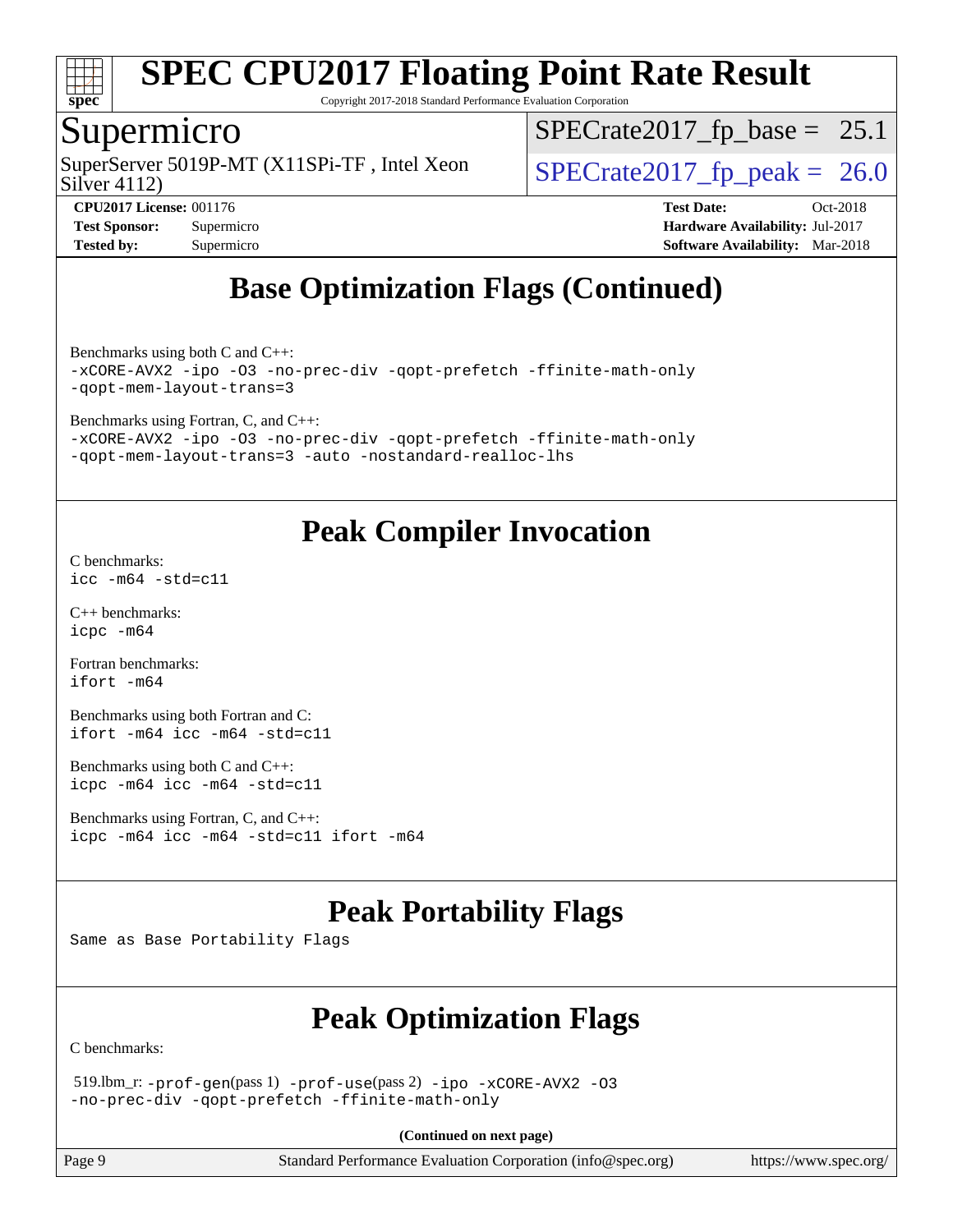

Copyright 2017-2018 Standard Performance Evaluation Corporation

#### Supermicro

SuperServer 5019P-MT (X11SPi-TF, Intel Xeon  $S^{1/2}$  SPECrate 2017 fp peak = 26.0

 $SPECTate2017_fp\_base = 25.1$ 

Silver 4112)

**[CPU2017 License:](http://www.spec.org/auto/cpu2017/Docs/result-fields.html#CPU2017License)** 001176 **[Test Date:](http://www.spec.org/auto/cpu2017/Docs/result-fields.html#TestDate)** Oct-2018 **[Test Sponsor:](http://www.spec.org/auto/cpu2017/Docs/result-fields.html#TestSponsor)** Supermicro **[Hardware Availability:](http://www.spec.org/auto/cpu2017/Docs/result-fields.html#HardwareAvailability)** Jul-2017 **[Tested by:](http://www.spec.org/auto/cpu2017/Docs/result-fields.html#Testedby)** Supermicro **Supermicro [Software Availability:](http://www.spec.org/auto/cpu2017/Docs/result-fields.html#SoftwareAvailability)** Mar-2018

### **[Peak Optimization Flags \(Continued\)](http://www.spec.org/auto/cpu2017/Docs/result-fields.html#PeakOptimizationFlags)**

```
 519.lbm_r (continued):
-qopt-mem-layout-trans=3
 538.imagick_r: -xCORE-AVX2 -ipo -O3 -no-prec-div -qopt-prefetch
-ffinite-math-only -qopt-mem-layout-trans=3
 544.nab_r: Same as 538.imagick_r
C++ benchmarks: 
 508.namd_r: -prof-gen(pass 1) -prof-use(pass 2) -ipo -xCORE-AVX2 -O3
-no-prec-div -qopt-prefetch -ffinite-math-only
-qopt-mem-layout-trans=3
 510.parest_r: -xCORE-AVX2 -ipo -O3 -no-prec-div -qopt-prefetch
-ffinite-math-only -qopt-mem-layout-trans=3
Fortran benchmarks: 
 503.bwaves_r: -xCORE-AVX2 -ipo -O3 -no-prec-div -qopt-prefetch
-ffinite-math-only -qopt-mem-layout-trans=3 -auto
-nostandard-realloc-lhs
549.fotonik3d_r: basepeak = yes
 554.roms_r: -prof-gen(pass 1) -prof-use(pass 2) -ipo -xCORE-AVX2 -O3
-no-prec-div -qopt-prefetch -ffinite-math-only
-qopt-mem-layout-trans=3 -auto -nostandard-realloc-lhs
Benchmarks using both Fortran and C: 
-prof-gen(pass 1) -prof-use(pass 2) -ipo -xCORE-AVX2 -O3
-no-prec-div -qopt-prefetch -ffinite-math-only
-qopt-mem-layout-trans=3 -auto -nostandard-realloc-lhs
Benchmarks using both C and C++: 
 511.povray_r: -prof-gen(pass 1) -prof-use(pass 2) -ipo -xCORE-AVX2 -O3
-no-prec-div -qopt-prefetch -ffinite-math-only
-qopt-mem-layout-trans=3
 526.blender_r: -xCORE-AVX2 -ipo -O3 -no-prec-div -qopt-prefetch
-ffinite-math-only -qopt-mem-layout-trans=3
Benchmarks using Fortran, C, and C++: 
-xCORE-AVX2 -ipo -O3 -no-prec-div -qopt-prefetch -ffinite-math-only
-qopt-mem-layout-trans=3 -auto -nostandard-realloc-lhs
```